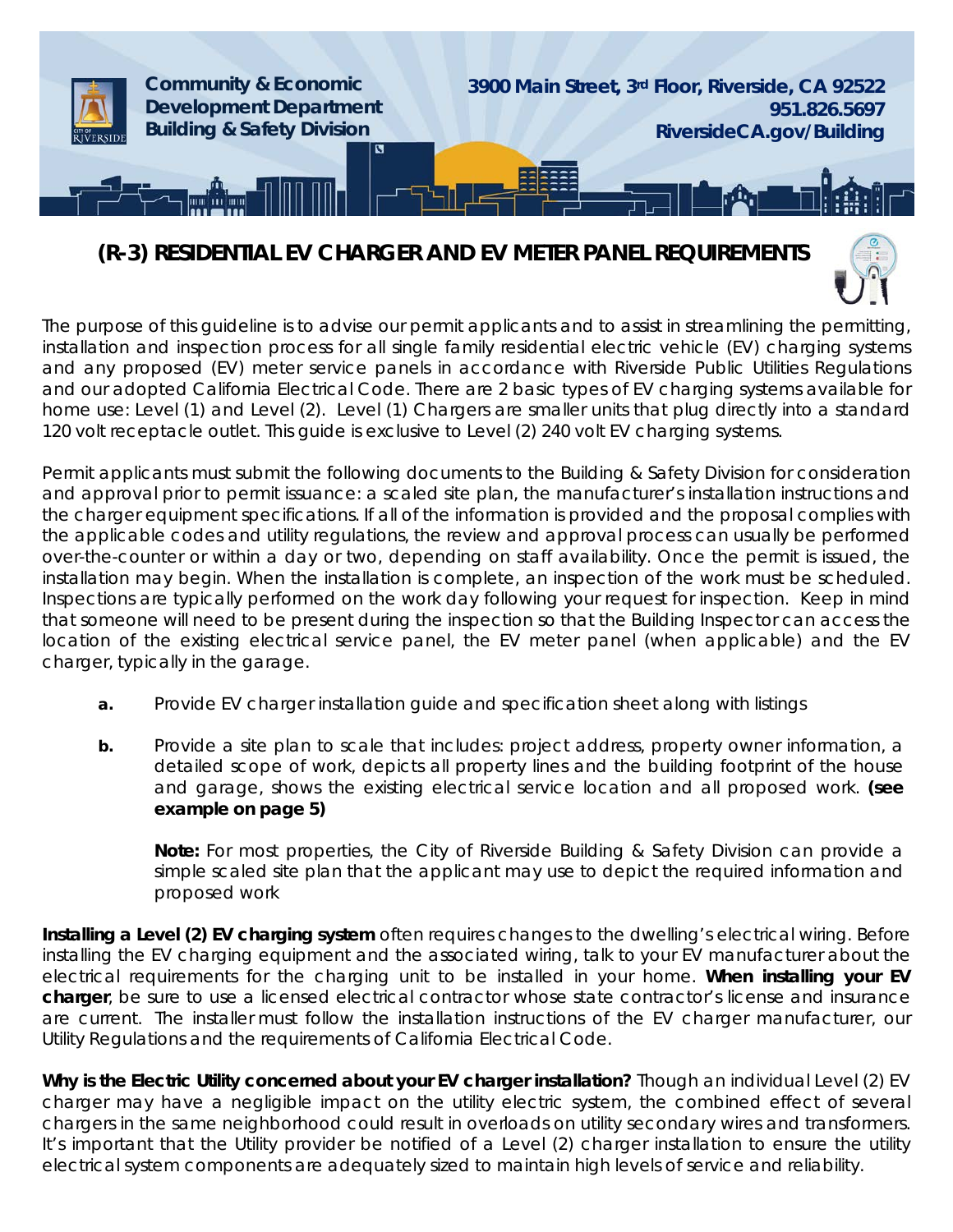#### **ELECTRICAL WIRING AND SUPPORT INFORMATION FOR EV CHARGER INSTALLATIONS:**

**The Table below illustrates the type and size of wiring and conduit to be used for various Electric Vehicle Charger circuits:**

|                                   |                                                                 | Conduit Type and Size*                        |                                                                         |                                           |  |
|-----------------------------------|-----------------------------------------------------------------|-----------------------------------------------|-------------------------------------------------------------------------|-------------------------------------------|--|
| Size of<br><b>Circuit Breaker</b> | Required<br>minimum size of<br><b>Conductors</b><br>(THHN wire) | Electrical<br><b>Metallic Tubing</b><br>(EMT) | <b>Rigid</b><br><b>Nonmetallic</b><br>Conduit -<br>Schedule 40<br>(RNC) | <b>Flexible Metal</b><br>Conduit<br>(FMC) |  |
| 20 amp                            | #12                                                             | 1/2"                                          | 1/2"                                                                    | 1/2"                                      |  |
| 30 amp                            | #10                                                             | 1/2"                                          | 1/2"                                                                    | 1/2"                                      |  |
| 40 amp                            | #8                                                              | 1/2"                                          | 1/2"                                                                    | 1/2"                                      |  |
| 50 amp                            | #8                                                              | 3/4"                                          | 3/4''                                                                   | 3/4''                                     |  |
| 60 amp                            | #6                                                              | 3/4"                                          | 3/4''                                                                   | 3/4''                                     |  |

Based on 4 wires in the conduit (2-current carrying conductors, (1) grounded conductor, (1) equipment ground**\***

**Note:** As an alternate, Nonmetallic Sheathed Cable (Romex Cable or NMC) may be used if it is protected from physical damage by placing the cable inside a wall cavity or attic space which is separated from the occupied space by drywall or plywood.

**The Table below illustrates the required supports for various types of electrical conduit or cable:**

| <b>Conduit Support</b>                                    | Electrical<br><b>Metallic Tubing</b><br>(EMT) | Rigid<br><b>Nonmetallic</b><br>Conduit –<br>Schedule 40<br>(RNC) | <b>Flexible Metal</b><br>Conduit<br>(FMC) | <b>Nonmetallic Sheathed</b><br>Cable<br>(NMC) |
|-----------------------------------------------------------|-----------------------------------------------|------------------------------------------------------------------|-------------------------------------------|-----------------------------------------------|
| <b>Conduit Support</b><br><b>Intervals</b>                | 10'                                           | 3'                                                               | $4 - 1/2'$                                | $4 - 1/2'$                                    |
| <b>Maximum Distance</b><br>from Box to Conduit<br>Support | 3'                                            | 3'                                                               | 1'                                        | 1'                                            |

**Note:** In addition to the above noted requirements, the California Electrical Code contains many other provisions that may be applicable to the installation of a new electrical circuit. Installers are cautioned to be aware of all applicable requirements before beginning the installation. For additional information or guidance, consult with the Building and Safety Division staff or a qualified and experienced Electrical Contractor**.**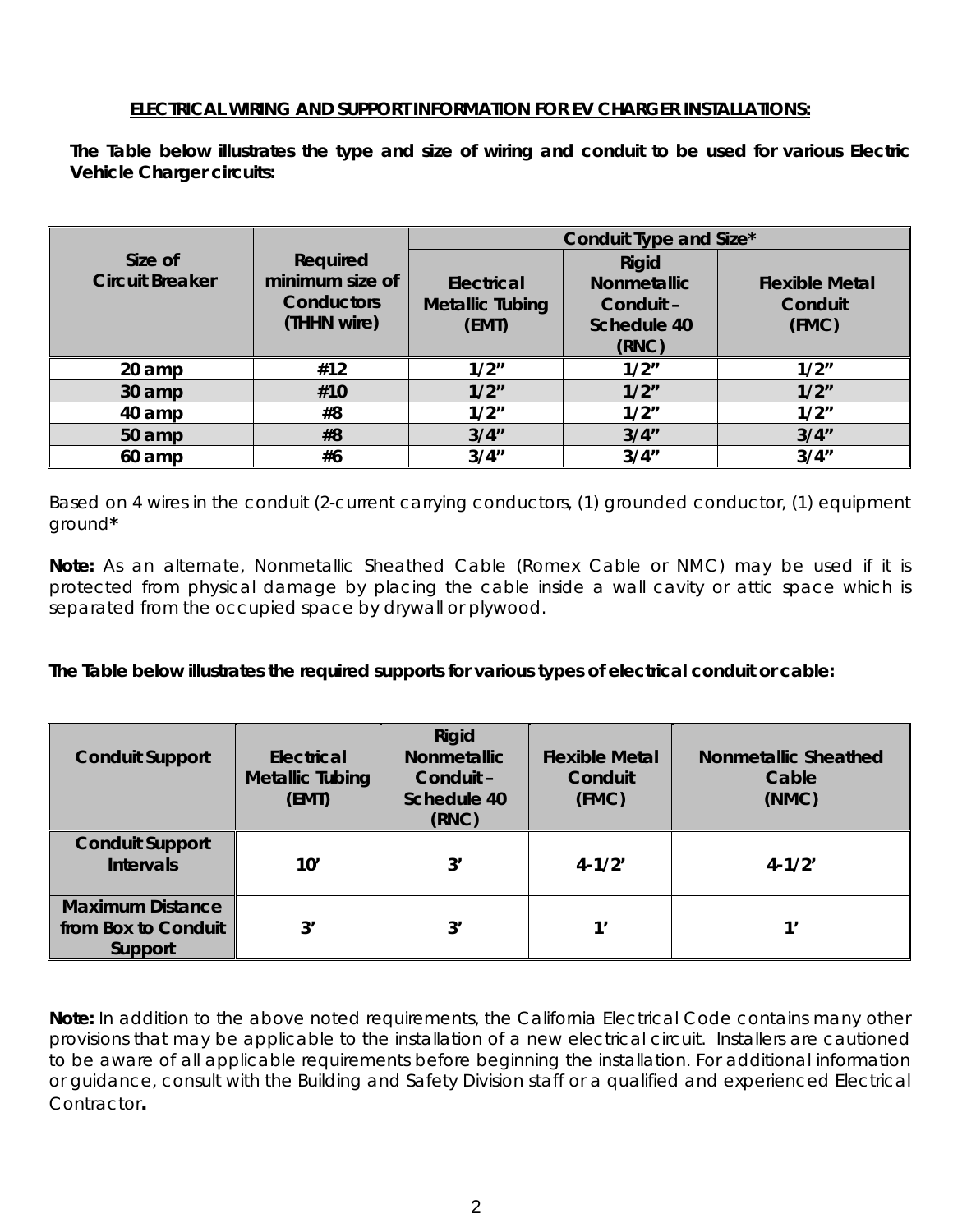## **TYPICAL PV METER PANEL DETAILS**



|                             |                                            |                         | <b>Side-By-Side Construction Meter Mains</b> |                 |                |  |  |  |  |
|-----------------------------|--------------------------------------------|-------------------------|----------------------------------------------|-----------------|----------------|--|--|--|--|
| <b>Rated</b><br><b>Amps</b> | No. of<br><b>Spaces</b>                    | Max.<br><b>Circuits</b> | <b>Cover Type</b>                            | <b>Mounting</b> | <b>Service</b> |  |  |  |  |
| 125                         | 2                                          |                         | Ring                                         | Surface         | <b>OH</b>      |  |  |  |  |
|                             | <b>Over-Under Construction Meter Mains</b> |                         |                                              |                 |                |  |  |  |  |
| <b>Amps</b><br>Max.         | No. of<br><b>Spaces</b>                    | Max.<br><b>Circuits</b> | <b>Cover Type</b>                            | <b>Mounting</b> | <b>Service</b> |  |  |  |  |
| 100                         | $\overline{2}$                             |                         | Ring                                         | <b>Surface</b>  | <b>OH</b>      |  |  |  |  |
| 125                         | $\overline{2}$                             |                         | Ring                                         | Surface         | <b>OH</b>      |  |  |  |  |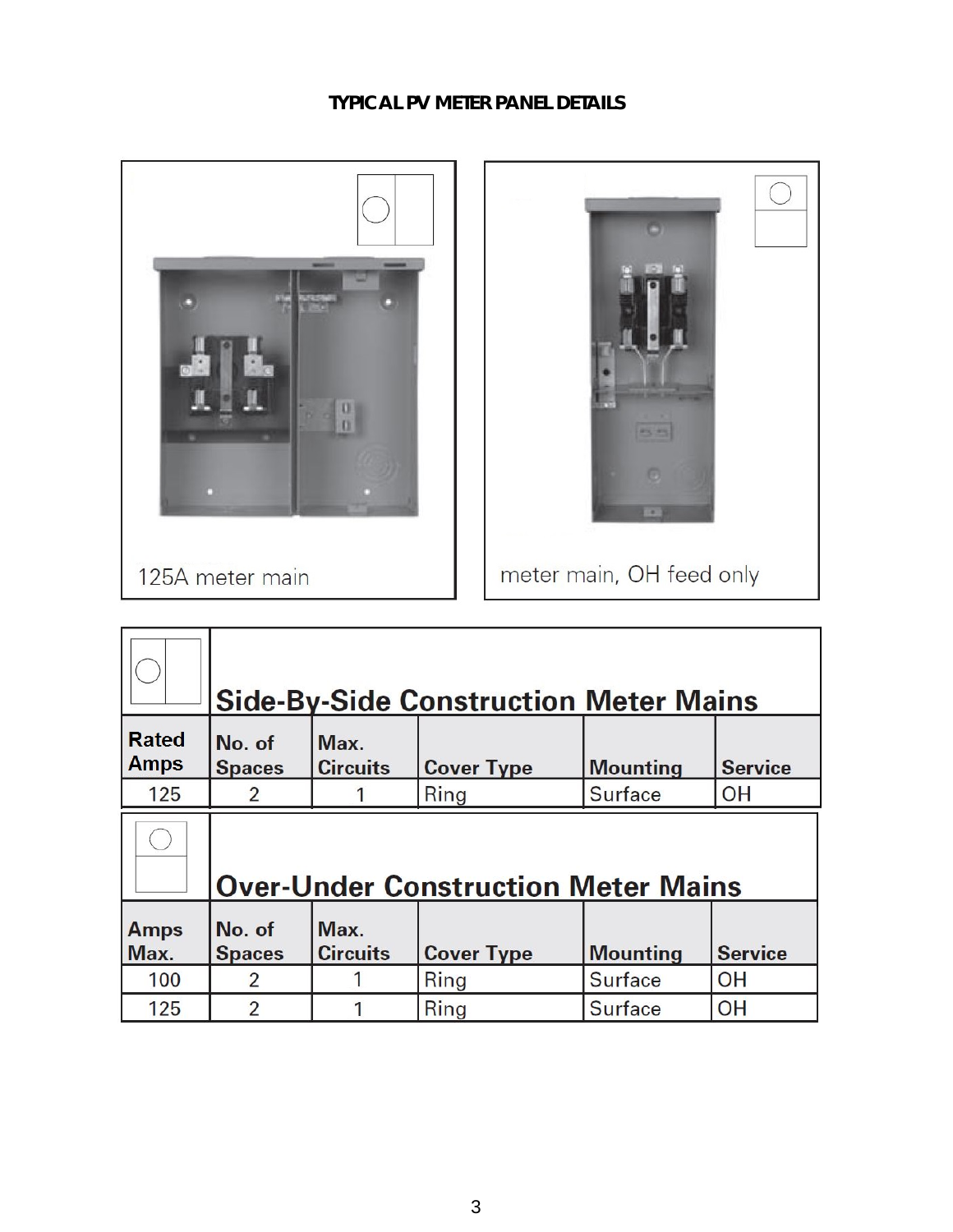#### **WARNING SIGNAGE FOR MULTIPLE ELECTRICAL SERVICES**

- With the additional EV electrical service meter panel, the dwelling will be equipped with two electrical services. Specific identification signs are required in accordance with **CEC 110.22, 225.37 and 230.2 (E)** to provide warning to personnel who may be servicing or need to shut down the electrical meter panels.
- The service signs need to be 1/8" thick plastic, minimum font ¼" tall, white font on a red background. The size of the signs should not interfere with the normal operation of the electrical equipment. Signage attachment to the equipment should be with adhesive or approved short fasteners.
	- a. Sign verbiage at the PV meter panel shall be as follows:

**This dwelling is served by more than one electrical service panel, labeled "MAIN METER PANEL" & "EV METER PANEL"**

b. Additionally, a sign shall be provided at the EV charger or outlet that states:

**This EV charging equipment is served by "EV METER PANEL"**